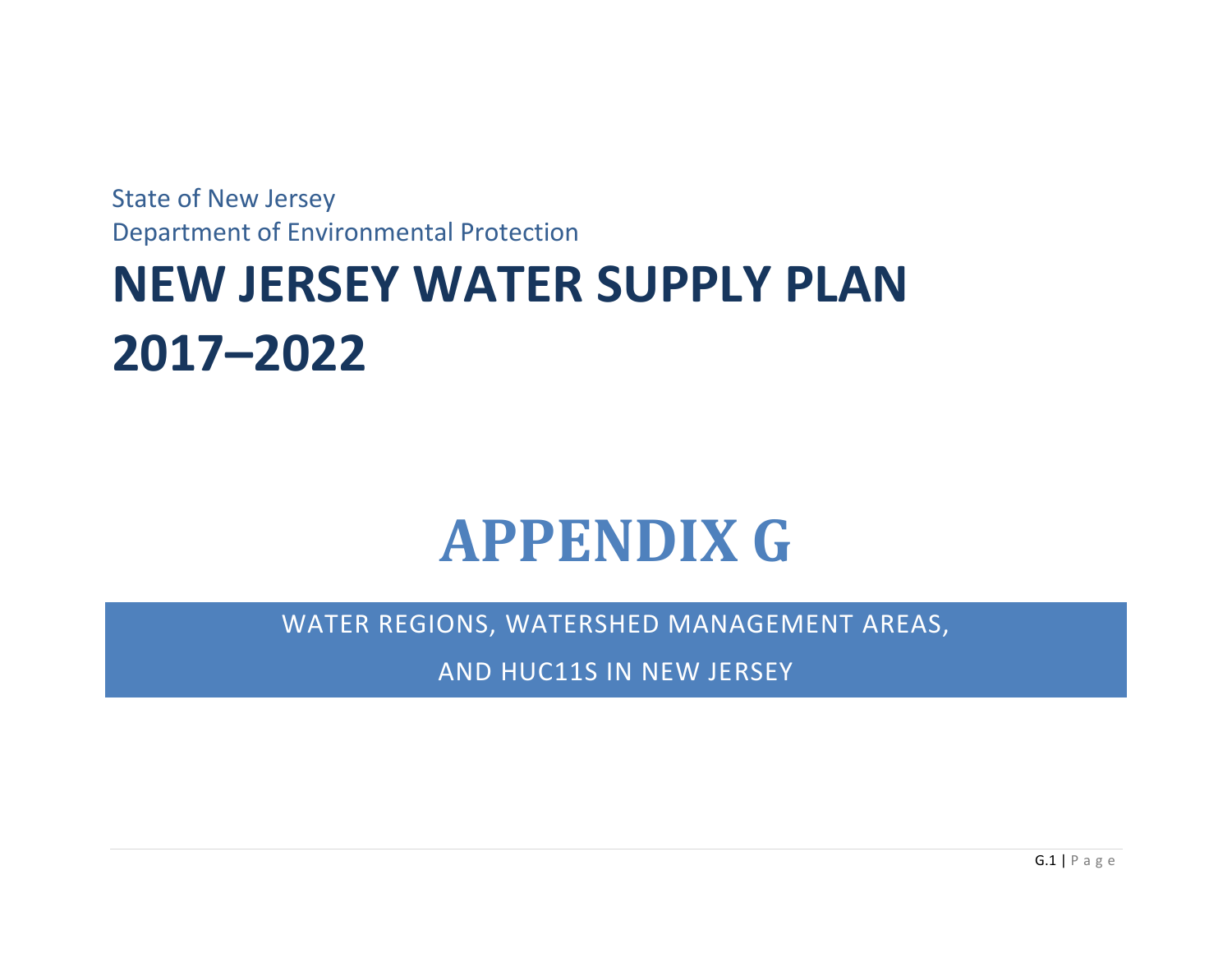|   | <b>Water Region</b> | <b>Watershed Management Area</b> |                                       | <b>HUC11</b> |                                         |
|---|---------------------|----------------------------------|---------------------------------------|--------------|-----------------------------------------|
| # | <b>Name</b>         | #                                | <b>Name</b>                           | #            | <b>Name</b>                             |
| 1 | <b>Northeast</b>    | 3                                | Pompton, Pequannock, Wanaque, Ramapo  | 02030103050  | Pequannock River                        |
|   |                     |                                  |                                       | 02030103070  | <b>Wanaque River</b>                    |
|   |                     |                                  |                                       | 02030103100  | Ramapo River                            |
|   |                     |                                  |                                       | 02030103110  | Pompton River                           |
|   |                     | 4                                | Lower Passaic and Saddle              | 02030103120  | Passaic River Lower (Saddle to Pompton) |
|   |                     |                                  |                                       | 02030103140  | Saddle River                            |
|   |                     |                                  |                                       | 02030103150  | Passaic River Lower (Nwk Bay to Saddle) |
|   |                     | 5                                | Hackensack, Hudson, and Pascack       | 02030101170  | <b>Hudson River</b>                     |
|   |                     |                                  |                                       | 02030103170  | Hackensack R (above Hirshfeld Brook)    |
|   |                     |                                  |                                       | 02030103180  | Hackensack R (below/incl Hirshfeld Bk)  |
|   |                     | 6                                | Upper Passaic, Whippany, and Rockaway | 02030103010  | Passaic River Upr (above Pine Bk br)    |
|   |                     |                                  |                                       | 02030103020  | <b>Whippany River</b>                   |
|   |                     |                                  |                                       | 02030103030  | Rockaway River                          |
|   |                     |                                  |                                       | 02030103040  | Passaic River Upr (Pompton to Pine Bk)  |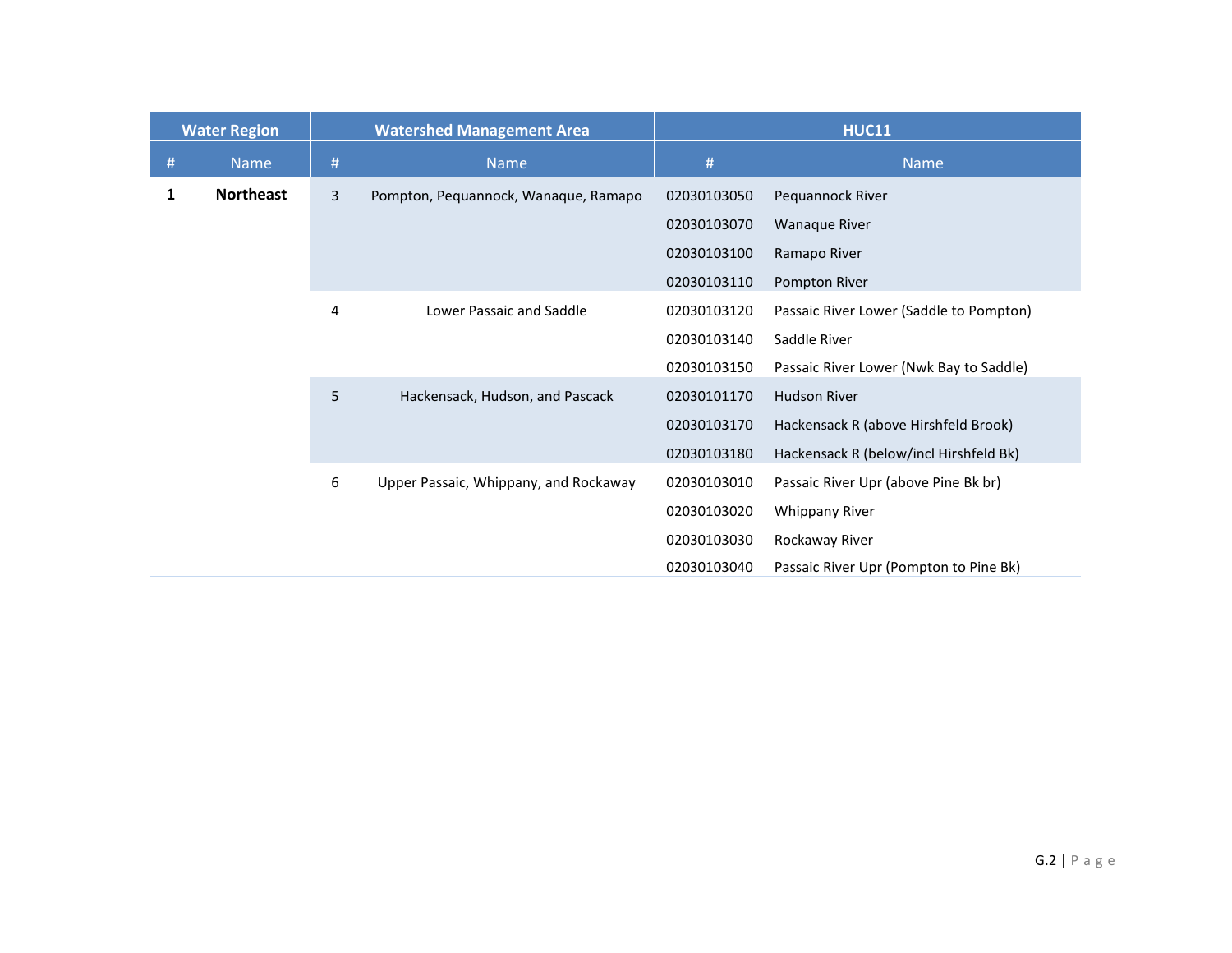| <b>Water Region</b> |             | <b>Watershed Management Area</b> |                                          | <b>HUC11</b>                        |                                          |  |
|---------------------|-------------|----------------------------------|------------------------------------------|-------------------------------------|------------------------------------------|--|
| #                   | <b>Name</b> | #                                | <b>Name</b>                              | $\#$                                | <b>Name</b>                              |  |
| $\mathbf{2}$        | Raritan     | $\overline{7}$                   | Arthur Kill                              | 02030104010                         | Newark Bay / Kill Van Kull / Upr NY Bay  |  |
|                     |             |                                  |                                          | 02030104020                         | Elizabeth River                          |  |
|                     |             |                                  |                                          | 02030104030                         | Morses Creek / Piles Creek               |  |
|                     |             |                                  |                                          | 02030104050                         | Rahway River / Woodbridge Creek          |  |
|                     | 8           | North and South Branch Raritan   | 02030105010                              | Raritan River SB (above Spruce Run) |                                          |  |
|                     |             |                                  |                                          | 02030105020                         | Raritan River SB (3 Brdgs to Spruce Run) |  |
|                     |             |                                  |                                          | 02030105030                         | Neshanic River                           |  |
|                     |             |                                  |                                          | 02030105040                         | Raritan River SB (NB to Three Bridges)   |  |
|                     |             |                                  |                                          | 02030105050                         | Lamington River                          |  |
|                     |             |                                  |                                          | 02030105060                         | Raritan River NB (above Lamington)       |  |
|                     |             |                                  |                                          | 02030105070                         | Raritan River NB (SB to Lamington)       |  |
|                     |             | 9                                | Lower Raritan, South River, and Lawrence | 02030105080                         | Raritan River Lower (Millstone to NB/SB) |  |
|                     |             |                                  |                                          | 02030105120                         | Raritan R Lower (Lawrence to Millstone)  |  |
|                     |             |                                  |                                          | 02030105130                         | Lawrence Brook                           |  |
|                     |             |                                  |                                          | 02030105140                         | Manalapan Brook                          |  |
|                     |             |                                  |                                          | 02030105150                         | Matchaponix Brook                        |  |
|                     |             |                                  |                                          | 02030105160                         | Raritan R Lower (below Lawrence)         |  |
|                     |             | 10                               | Millstone                                | 02030105090                         | <b>Stony Brook</b>                       |  |
|                     |             |                                  |                                          | 02030105100                         | Millstone River (above Carnegie Lake)    |  |
|                     |             |                                  |                                          | 02030105110                         | Millstone River (below/incl Carnegie Lk) |  |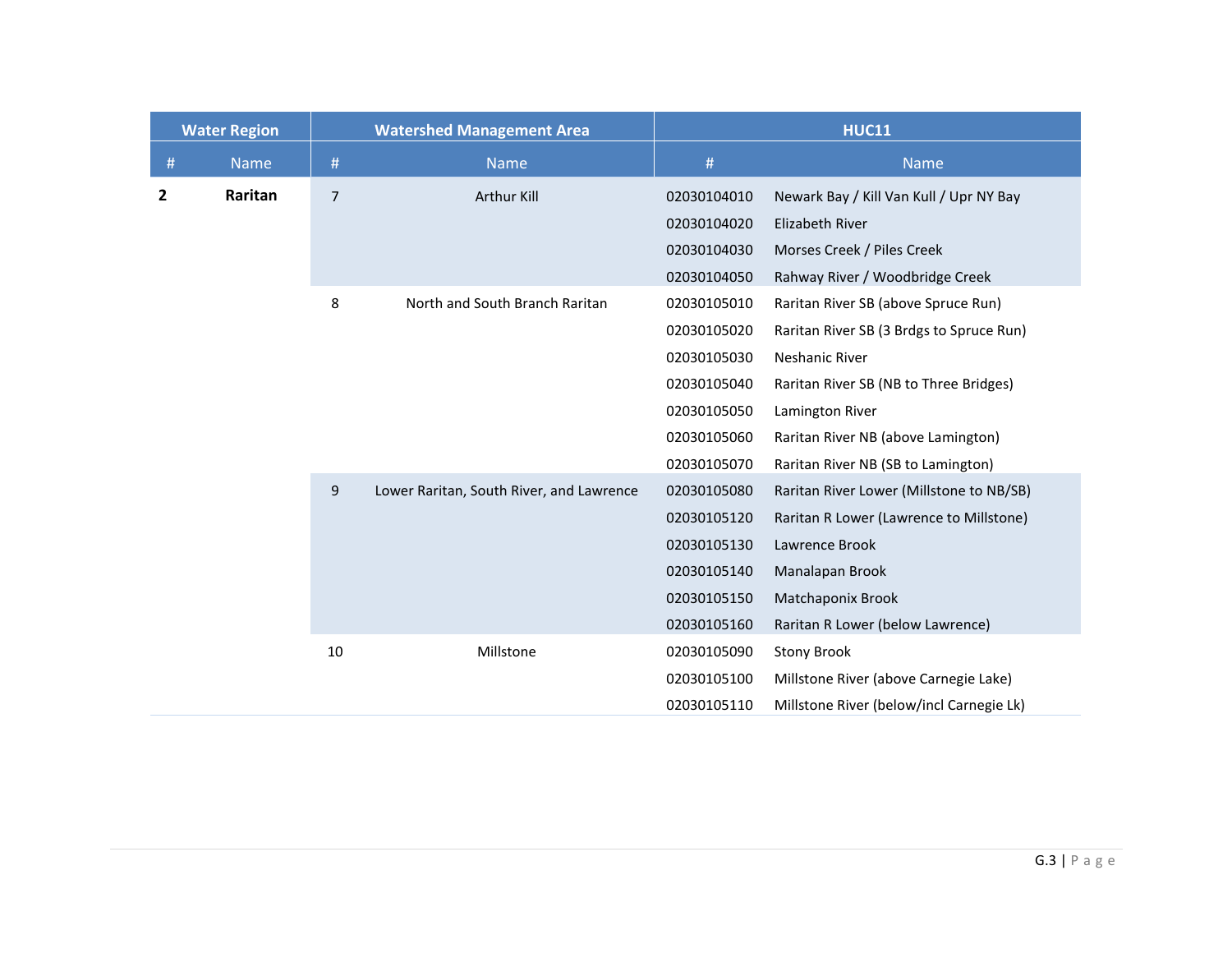|   | <b>Water Region</b>   |      | <b>Watershed Management Area</b> |             | <b>HUC11</b>                             |  |
|---|-----------------------|------|----------------------------------|-------------|------------------------------------------|--|
| # | <b>Name</b>           | $\#$ | <b>Name</b>                      | #           | <b>Name</b>                              |  |
| 3 | <b>Atlantic Coast</b> | 12   | Monmouth                         | 02030104060 | Raritan / Sandy Hook Bay tributaries     |  |
|   |                       |      |                                  | 02030104070 | Navesink River / Lower Shrewsbury River  |  |
|   |                       |      |                                  | 02030104080 | Shrewsbury River (above Navesink River)  |  |
|   |                       |      |                                  | 02030104090 | Whale Pond Bk / Shark R / Wreck Pond Bk  |  |
|   |                       |      |                                  | 02030104100 | Manasquan River                          |  |
|   |                       |      |                                  | 02030104910 | Raritan Bay / Sandy Hook Bay             |  |
|   |                       |      |                                  | 02030104920 | Atlantic Coast (Sandy Hook to WhalePond) |  |
|   |                       |      |                                  | 02030104930 | Atlantic Coast (Whale Pond to Manasquan) |  |
|   |                       | 13   | <b>Barnegat Bay</b>              | 02040301020 | Metedeconk River NB                      |  |
|   |                       |      |                                  | 02040301030 | Metedeconk River SB                      |  |
|   |                       |      |                                  | 02040301040 | Metedeconk River                         |  |
|   |                       |      |                                  | 02040301050 | Kettle Creek / Barnegat Bay North        |  |
|   |                       |      |                                  | 02040301060 | Toms River (above Oak Ridge Parkway)     |  |
|   |                       |      |                                  | 02040301070 | Union/Ridgeway Branch (Toms River)       |  |
|   |                       |      |                                  | 02040301080 | Toms River (below Oak Ridge Parkway)     |  |
|   |                       |      |                                  | 02040301090 | Cedar Creek                              |  |
|   |                       |      |                                  | 02040301100 | Barnegat Bay Central & Tribs             |  |
|   |                       |      |                                  | 02040301110 | Forked River / Oyster Creek              |  |
|   |                       |      |                                  | 02040301120 | Waretown Ck / Barnegat Bay South         |  |
|   |                       |      |                                  | 02040301130 | Manahawkin/Upper Little Egg Harbor tribs |  |
|   |                       |      |                                  | 02040301140 | Lower Little Egg Harbor Bay tribs        |  |
|   |                       |      |                                  | 02040301910 | Atlantic Coast (Manasquan to Barnegat)   |  |
|   |                       |      |                                  | 02040301920 | Atlantic Coast (Barnegat to Little Egg)  |  |
|   |                       | 14   | Mullica                          | 02040301150 | <b>Basto River</b>                       |  |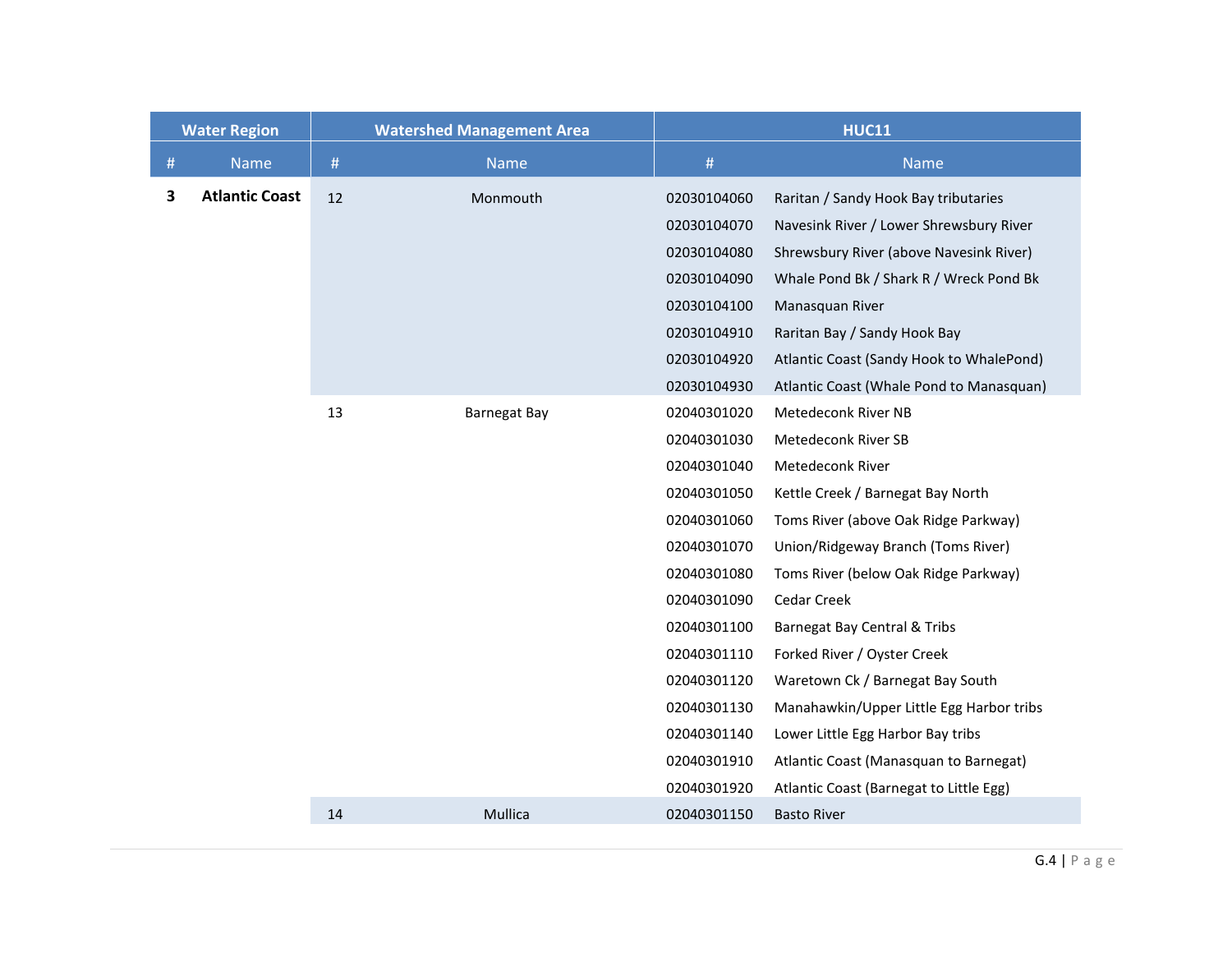|   | <b>Water Region</b> | <b>Watershed Management Area</b> |                  | <b>HUC11</b> |                                          |
|---|---------------------|----------------------------------|------------------|--------------|------------------------------------------|
| # | <b>Name</b>         | #                                | Name             | #            | <b>Name</b>                              |
|   |                     |                                  |                  | 02040301160  | Mullica River (above Basto River)        |
|   |                     |                                  |                  | 02040301170  | Mullica River (Turtle Ck to Basto River) |
|   |                     |                                  |                  | 02040301180  | Oswego River                             |
|   |                     |                                  |                  | 02040301190  | West Branch Wading River                 |
|   |                     |                                  |                  | 02040301200  | Mullica River (GSP bridge to Turtle Ck)  |
|   |                     |                                  |                  | 02040301210  | Great Bay / Mullica R (below GSP bridge) |
|   |                     |                                  |                  | 02040302910  | Atlantic Coast (Little Egg to Absecon)   |
|   |                     | 15                               | Great Egg Harbor | 02040302010  | Reeds Bay / Absecon Bay & tribs          |
|   |                     |                                  |                  | 02040302020  | Absecon Creek                            |
|   |                     |                                  |                  | 02040302030  | Great Egg Harbor R (above HospitalityBr) |
|   |                     |                                  |                  | 02040302040  | Great Egg Harbor R (Lk Lenape to HospBr) |
|   |                     |                                  |                  | 02040302050  | Great Egg Harbor R (below Lake Lenape)   |
|   |                     |                                  |                  | 02040302060  | Patcong Creek/Great Egg Harbor Bay       |
|   |                     |                                  |                  | 02040302070  | Tuckahoe River                           |
|   |                     |                                  |                  | 02040302920  | Atlantic Coast (Absecon to Great Egg)    |
|   |                     |                                  |                  | 02040302930  | Atlantic Coast (Great Egg to 34th St)    |
|   |                     | 16                               | Cape May         | 02040206210  | West Creek / East Creek / Riggins Ditch  |
|   |                     |                                  |                  | 02040206220  | Dennis Creek                             |
|   |                     |                                  |                  | 02040206230  | Cape May Tribs West                      |
|   |                     |                                  |                  | 02040302080  | Cape May Bays & Tribs East               |
|   |                     |                                  |                  | 02040302940  | Atlantic Coast (34th St to Cape May Pt)  |

| <b>Northwest</b> | Upper Delaware | 02040104090 Shimers Brook / Clove Brook |
|------------------|----------------|-----------------------------------------|
|                  |                |                                         |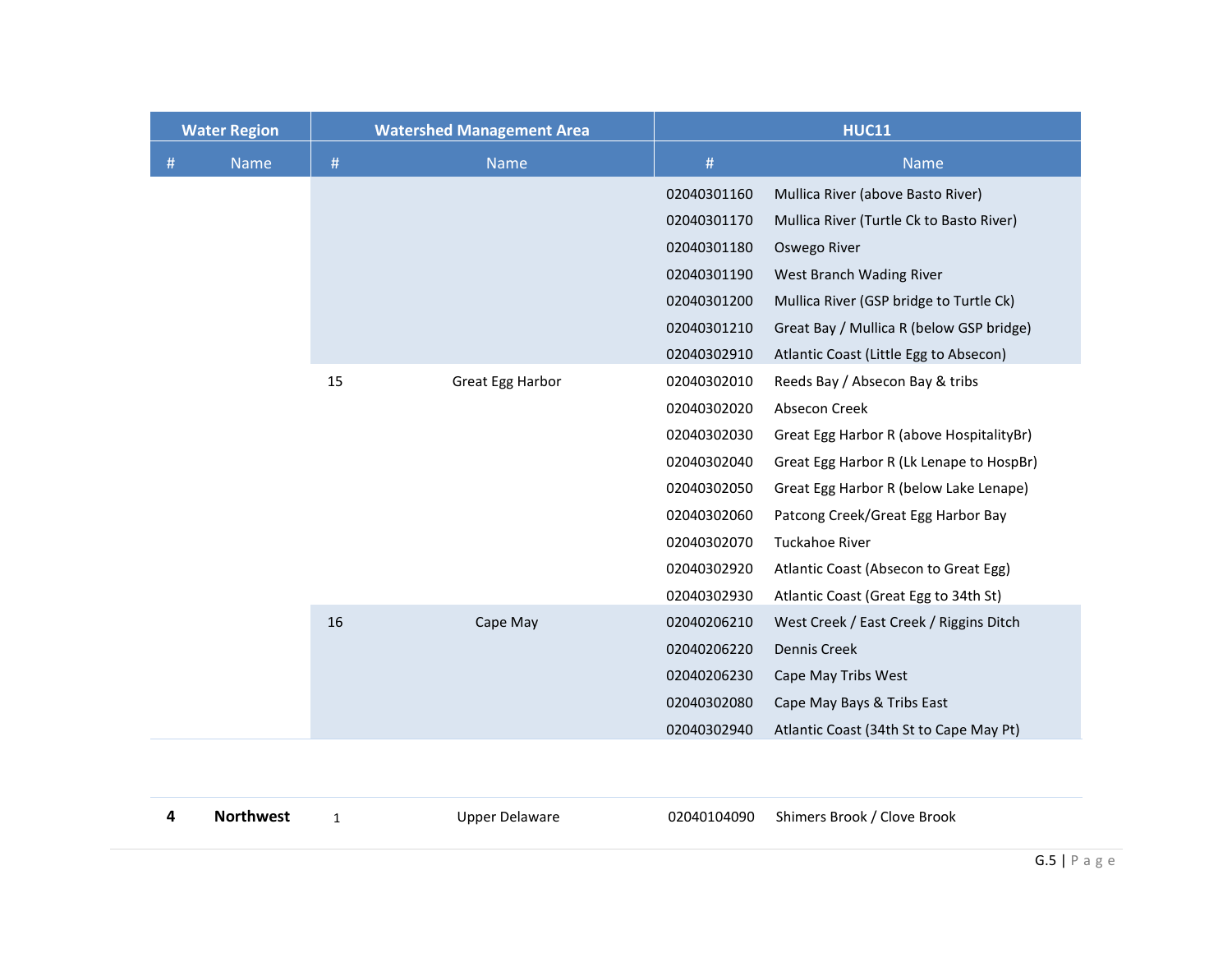|   | <b>Water Region</b> | <b>Watershed Management Area</b> |                  | <b>HUC11</b> |                                          |
|---|---------------------|----------------------------------|------------------|--------------|------------------------------------------|
| # | <b>Name</b>         | $\#$                             | <b>Name</b>      | #            | <b>Name</b>                              |
|   |                     |                                  |                  | 02040104110  | Walpack Bend / Montague Riverfront       |
|   |                     |                                  |                  | 02040104130  | Little Flat Brook                        |
|   |                     |                                  |                  | 02040104140  | <b>Big Flat Brook</b>                    |
|   |                     |                                  |                  | 02040104150  | Flat Brook                               |
|   |                     |                                  |                  | 02040104240  | Van Campens Brook / Dunnfield Creek      |
|   |                     |                                  |                  | 02040105030  | Trout Brook / Swartswood Lake            |
|   |                     |                                  |                  | 02040105040  | Paulins Kill (above Stillwater Village)  |
|   |                     |                                  |                  | 02040105050  | Paulins Kill (below Stillwater Village)  |
|   |                     |                                  |                  | 02040105060  | Stony Brook / Delawanna Creek            |
|   |                     |                                  |                  | 02040105070  | Pequest River (above/incl Bear Swamp)    |
|   |                     |                                  |                  | 02040105080  | <b>Bear Creek</b>                        |
|   |                     |                                  |                  | 02040105090  | Pequest River (below Bear Swamp)         |
|   |                     |                                  |                  | 02040105100  | <b>Beaver Brook</b>                      |
|   |                     |                                  |                  | 02040105110  | Pophandusing Brook / Buckhorn Creek      |
|   |                     |                                  |                  | 02040105120  | Lopatcong Creek                          |
|   |                     |                                  |                  | 02040105140  | <b>Pohatcong Creek</b>                   |
|   |                     |                                  |                  | 02040105150  | Musconetcong River (above Trout Brook)   |
|   |                     |                                  |                  | 02040105160  | Musconetcong River (below incl Trout Bk) |
|   |                     | $\overline{2}$                   | Wallkill         | 02020007000  | <b>Rutgers Creek tribs</b>               |
|   |                     |                                  |                  | 02020007010  | Wallkill River (above road to Martins)   |
|   |                     |                                  |                  | 02020007020  | <b>Papakating Creek</b>                  |
|   |                     |                                  |                  | 02020007030  | Wallkill River (below road to Martins)   |
|   |                     |                                  |                  | 02020007040  | <b>Pochuck Creek</b>                     |
|   |                     | 11                               | Central Delaware | 02040105170  | Hakihokake/Harihokake/Nishisakawick Ck   |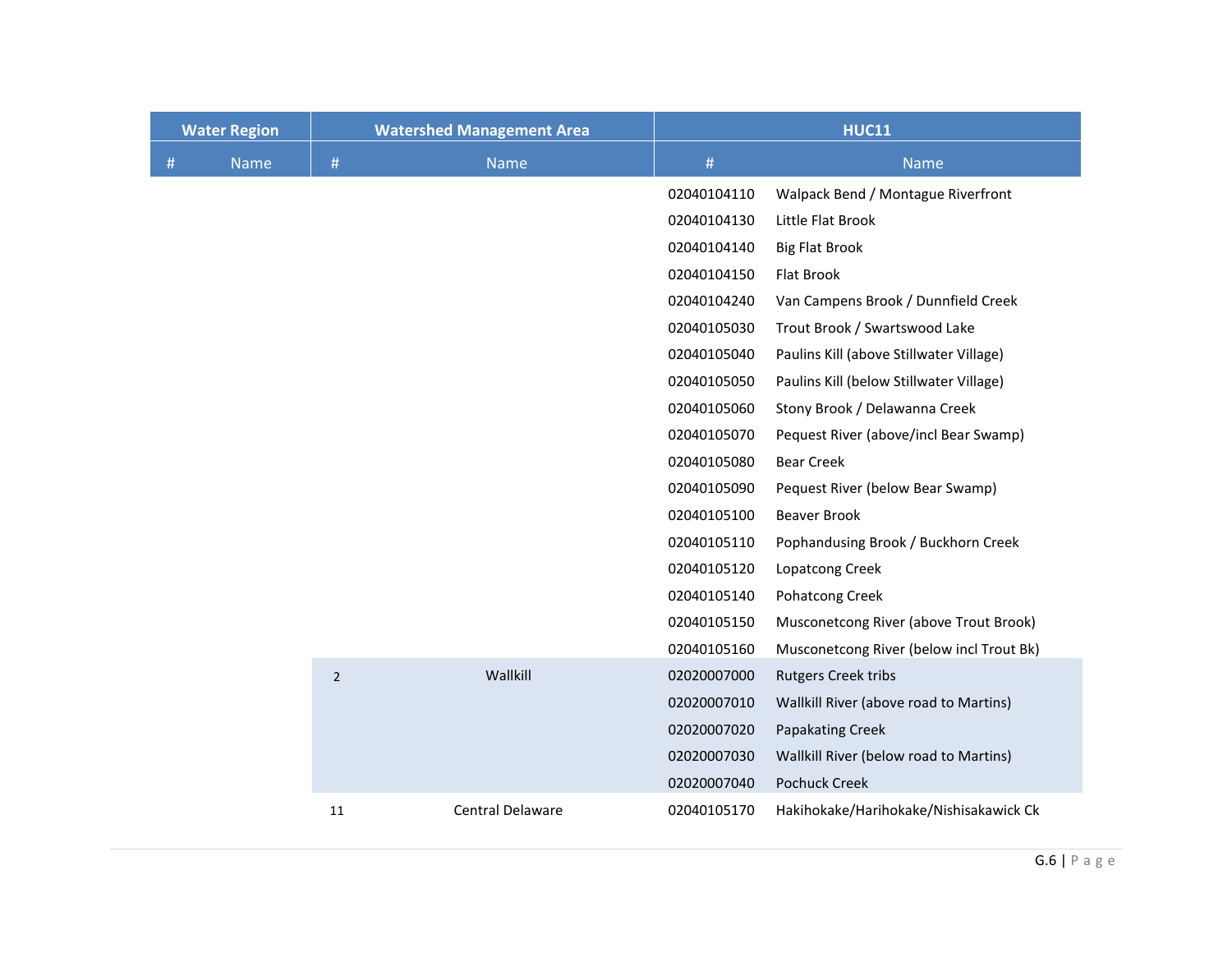| <b>Water Region</b> |             | <b>Watershed Management Area</b> |             | <b>HUC11</b> |                                        |
|---------------------|-------------|----------------------------------|-------------|--------------|----------------------------------------|
|                     | <b>Name</b> | #                                | <b>Name</b> | #            | <b>Name</b>                            |
|                     |             |                                  |             | 02040105200  | Lockatong Creek / Wickecheoke Creek    |
|                     |             |                                  |             | 02040105210  | Alexauken Ck / Moore Ck / Jacobs Ck    |
|                     |             |                                  |             | 02040105230  | Assunpink Creek (above Shipetaukin Ck) |
|                     |             |                                  |             | 02040105240  | Assunpink Creek (below Shipetaukin Ck) |

| Lower           |                              |             |                                          |
|-----------------|------------------------------|-------------|------------------------------------------|
| <b>Delaware</b> | Maurice, Salem, and Cohansey | 02040204910 | Delaware Bay (Cape May Pt to Fishing Ck) |
|                 |                              |             |                                          |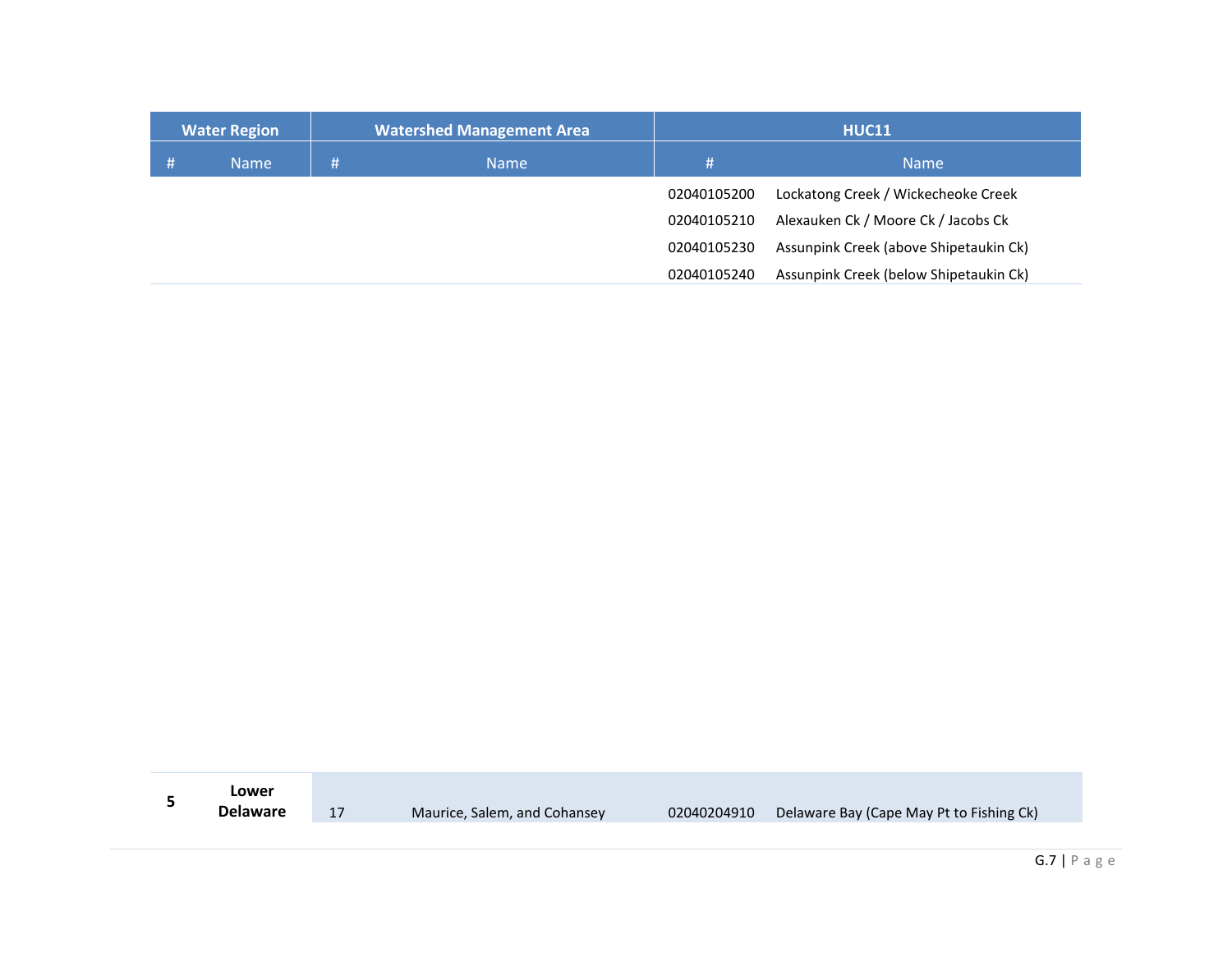|   | <b>Water Region</b> | <b>Watershed Management Area</b> |                | <b>HUC11</b> |                                          |  |
|---|---------------------|----------------------------------|----------------|--------------|------------------------------------------|--|
| # | <b>Name</b>         | #                                | Name           | #            | <b>Name</b>                              |  |
|   |                     |                                  |                | 02040206020  | Pennsville / Penns Grove tribs           |  |
|   |                     |                                  |                | 02040206020  | Pennsville / Penns Grove tribs           |  |
|   |                     |                                  |                | 02040206030  | Salem R(above 39d40m14s dam)/Salem Canal |  |
|   |                     |                                  |                | 02040206040  | Salem River (below 39d40m14s dam)        |  |
|   |                     |                                  |                | 02040206060  | Alloway Creek / Hope Creek               |  |
|   |                     |                                  |                | 02040206070  | <b>Stow Creek</b>                        |  |
|   |                     |                                  |                | 02040206080  | Cohansey River (above Sunset Lake)       |  |
|   |                     |                                  |                | 02040206090  | Cohansey River (below Cornwell Run)      |  |
|   |                     |                                  |                | 02040206100  | Back / Cedar / Nantuxent Creeks          |  |
|   |                     |                                  |                | 02040206110  | <b>Dividing Creek</b>                    |  |
|   |                     |                                  |                | 02040206120  | Still Run / Little Ease Run              |  |
|   |                     |                                  |                | 02040206130  | <b>Scotland Run</b>                      |  |
|   |                     |                                  |                | 02040206140  | Maurice River (above Sherman Ave Bridge) |  |
|   |                     |                                  |                | 02040206150  | Muddy Run                                |  |
|   |                     |                                  |                | 02040206160  | Maurice River (Union Lk to Sherman Ave)  |  |
|   |                     |                                  |                | 02040206170  | Maurice River (Menantico Ck to Union Lk) |  |
|   |                     |                                  |                | 02040206180  | <b>Menantico Creek</b>                   |  |
|   |                     |                                  |                | 02040206190  | Manamuskin River                         |  |
|   |                     |                                  |                | 02040206200  | Maurice River (below Menantico Creek)    |  |
|   |                     | 18                               | Lower Delaware | 02040202090  | Pompeston Creek / Swede Run              |  |
|   |                     |                                  |                | 02040202100  | Pennsauken Creek                         |  |
|   |                     |                                  |                | 02040202110  | Cooper River                             |  |
|   |                     |                                  |                | 02040202120  | Woodbury / Big Timber / Newton Creeks    |  |
|   |                     |                                  |                | 02040202130  | Mantua Creek                             |  |